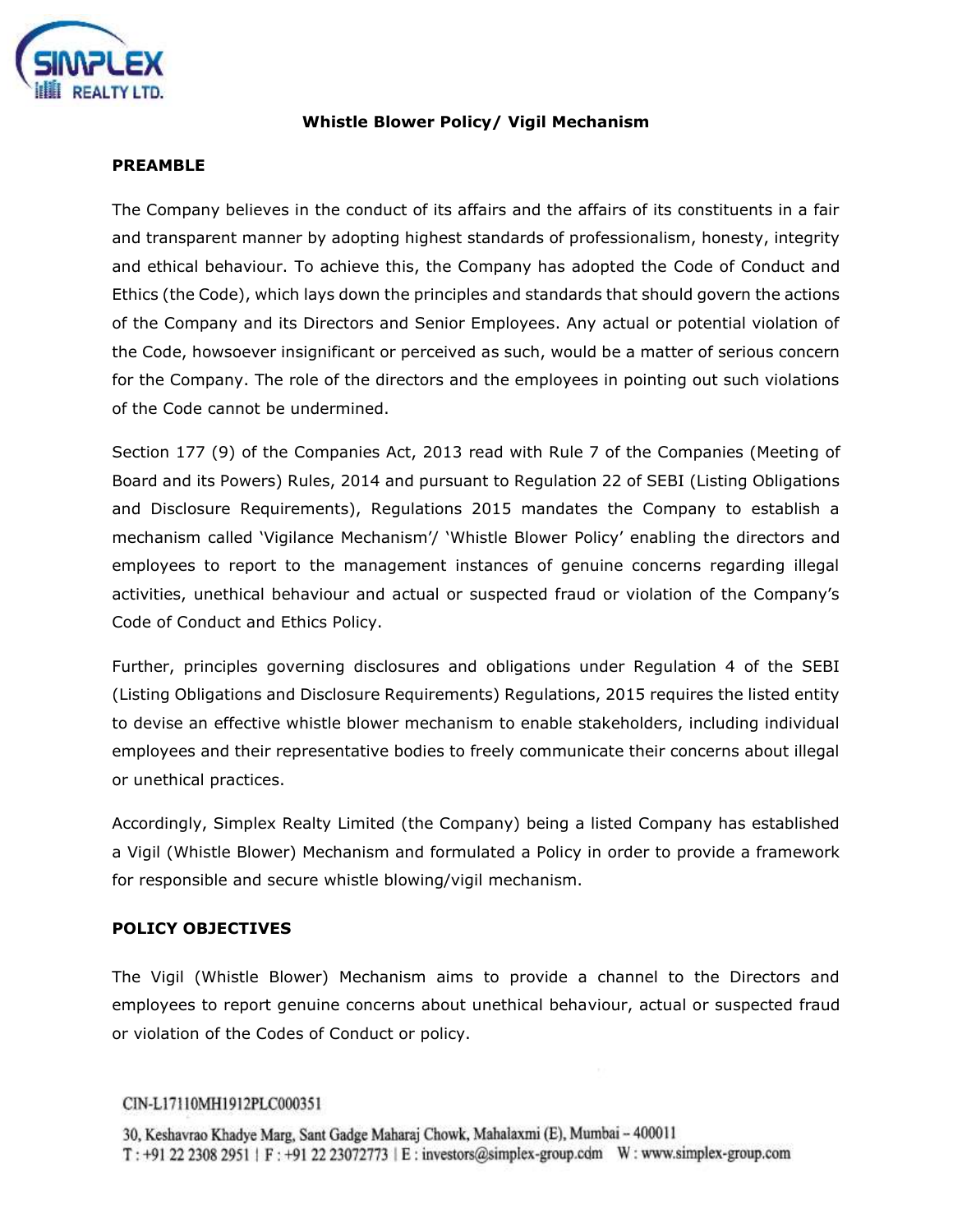

The mechanism provides for adequate safeguards against victimization of Directors and employees to avail of the mechanism and also provide for direct access to the Chairman of the Audit Committee in exceptional cases.

This neither releases employees from their duty of confidentiality in the course of their work nor can it be used as a route for raising malicious or unfounded allegations about a personal situation.

# **DEFINITIONS**

In this policy unless the context otherwise requires:

**"Audit Committee"** means the Audit Committee constituted by the Board of Directors of the Company in accordance with Section 177 of the Companies Act, 2013 and read with Regulation 18 of the SEBI (Listing Obligations and Disclosure Requirements) Regulations, 2015.

**"Code"** means the Code of Conduct and Ethics of the Simplex Realty Limited.

**"Director"** means a [director](https://www.mca.gov.in/content/mca/global/en/acts-rules/ebooks/acts.html?act=NTk2MQ==) appointed to the Board of a company.

**"Employee"** means every employee of the Company, including the Directors of the Company.

**"Investigators"** mean those persons (including employees, directors and auditors) authorized, appointed, consulted or approached by the Chairman of the Audit Committee and include the police.

**"Protected Disclosure"** means any communication made in good faith that discloses or demonstrates information that may evidence unethical or improper activity.

**"Subject"** means a person/group of persons against or in relation to whom a Protected Disclosure has been made or evidence gathered during the course of an investigation.

**"Whistle Blower"** means a Director or an Employee making a Protected Disclosure under this Policy.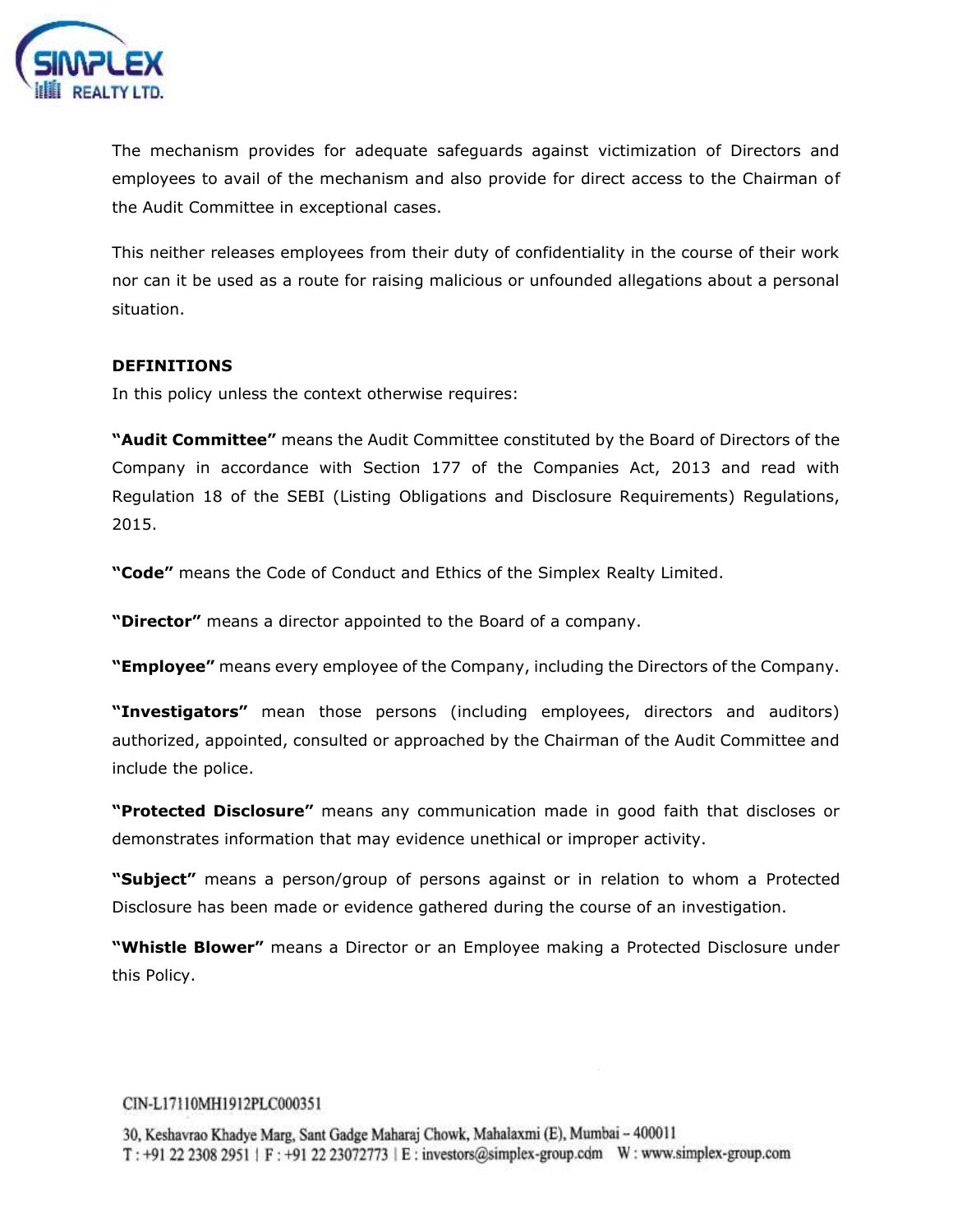

**"Disciplinary Action"** means any action that can be taken on the completion of or during the investigation proceedings including but not limiting to a warning, imposition of fine, suspension from official duties or any such action as is deemed to be fit considering the gravity of the matter.

# **SCOPE**

- The Whistle Blower's role is that of a reporting party with reliable information. They are not required or expected to act as investigators or finders of facts, nor would they determine the appropriate corrective or remedial action that may be warranted in a given case.
- Whistle Blowers should not act on their own in conducting any investigative activities, nor do they have a right to participate in any investigative activities other than as requested by the Chairman of the Audit Committee or the Investigators.
- Protected Disclosure will be appropriately dealt with by the Chairman of the Audit Committee.

# **ELIGIBILITY**

All Directors and Employees of the Company are eligible to make Protected Disclosures under the Policy in relation to matters concerning the Company.

# **DISQUALIFICATIONS**

While it will be ensured that genuine Whistle-blowers are accorded complete protection from any kind of unfair treatment as herein set out, any abuse of this protection will warrant disciplinary action.

Protection under this Policy would not mean protection from disciplinary action arising out of false or bogus allegations made by a Whistle-blower knowing it to be false or bogus or with a mala fide intention.

Whistle Blowers, who make any Protected Disclosures, which have been subsequently found to be mala fide, frivolous or malicious shall be liable to be prosecuted.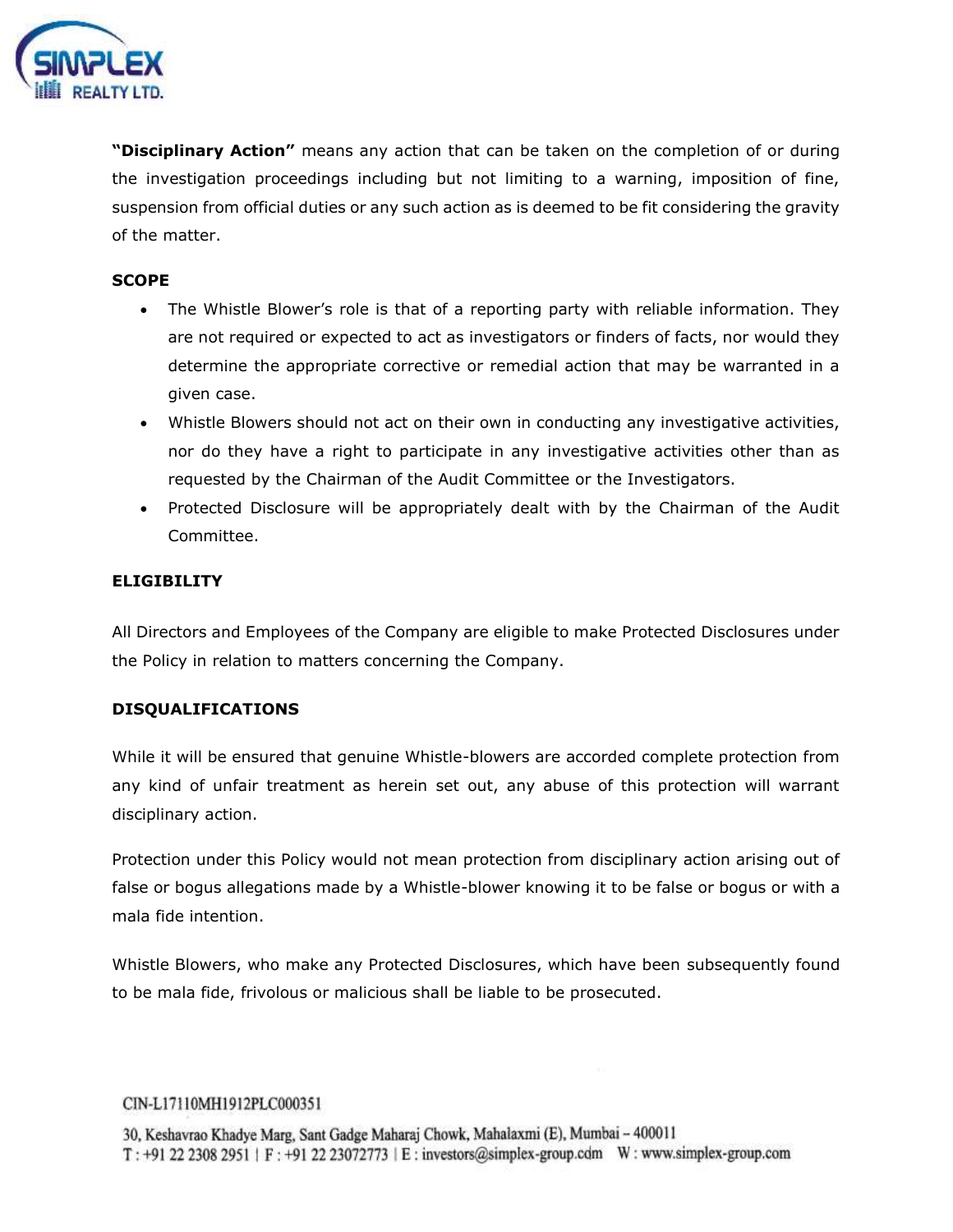

# **PROCEDURE**

All Protected Disclosures should be reported in writing by the complainant as soon as possible, not later than 30 days after the Whistle Blower becomes aware of the same and should either be typed or written in a legible handwriting in English or Hindi or Marathi.

All Protected Disclosures should be addressed to the Vigilance Officer or to the Chairman of the Audit Committee.

The Name and address of the Vigilance Officer and Chairman of the Audit Committee is as under:

# **Shri Surendra Kabra Chief Financial Officer**

Simplex Realty Limited 30, Keshavrao Khadye Marg, Sant Gadge Maharaj Chowk, Mahalaxmi (East), Mumbai – 400011

# **Vigilance Officer Chairman of Audit Committee Shri Vishnubhai Haribhakti**

Simplex Realty Limited 30, Keshavrao Khadye Marg, Sant Gadge Maharaj Chowk, Mahalaxmi (East), Mumbai - 400011

The Protected Disclosure should be submitted under a covering letter signed by the complainant in a closed and secured envelope and should be super scribed as "Protected disclosure under the Whistle Blower policy" or sent through email with the subject "Protected disclosure under the Whistle Blower policy".

If the complaint is not super scribed and closed as mentioned above, the protected disclosure will be dealt with as if a normal disclosure.

In order to protect identity of the complainant, the Chairman of the Audit Committee will not issue any acknowledgement to the complainants and they are advised neither to write their name / address on the envelope nor enter into any further correspondence with the Chairman of the Audit Committee.

Anonymous / Pseudonymous disclosure shall not be entertained by the Chairman of the Audit Committee.

#### CIN-L17110MH1912PLC000351

30, Keshavrao Khadye Marg, Sant Gadge Maharaj Chowk, Mahalaxmi (E), Mumbai - 400011 T: +91 22 2308 2951 | F: +91 22 23072773 | E: investors@simplex-group.cdm W: www.simplex-group.com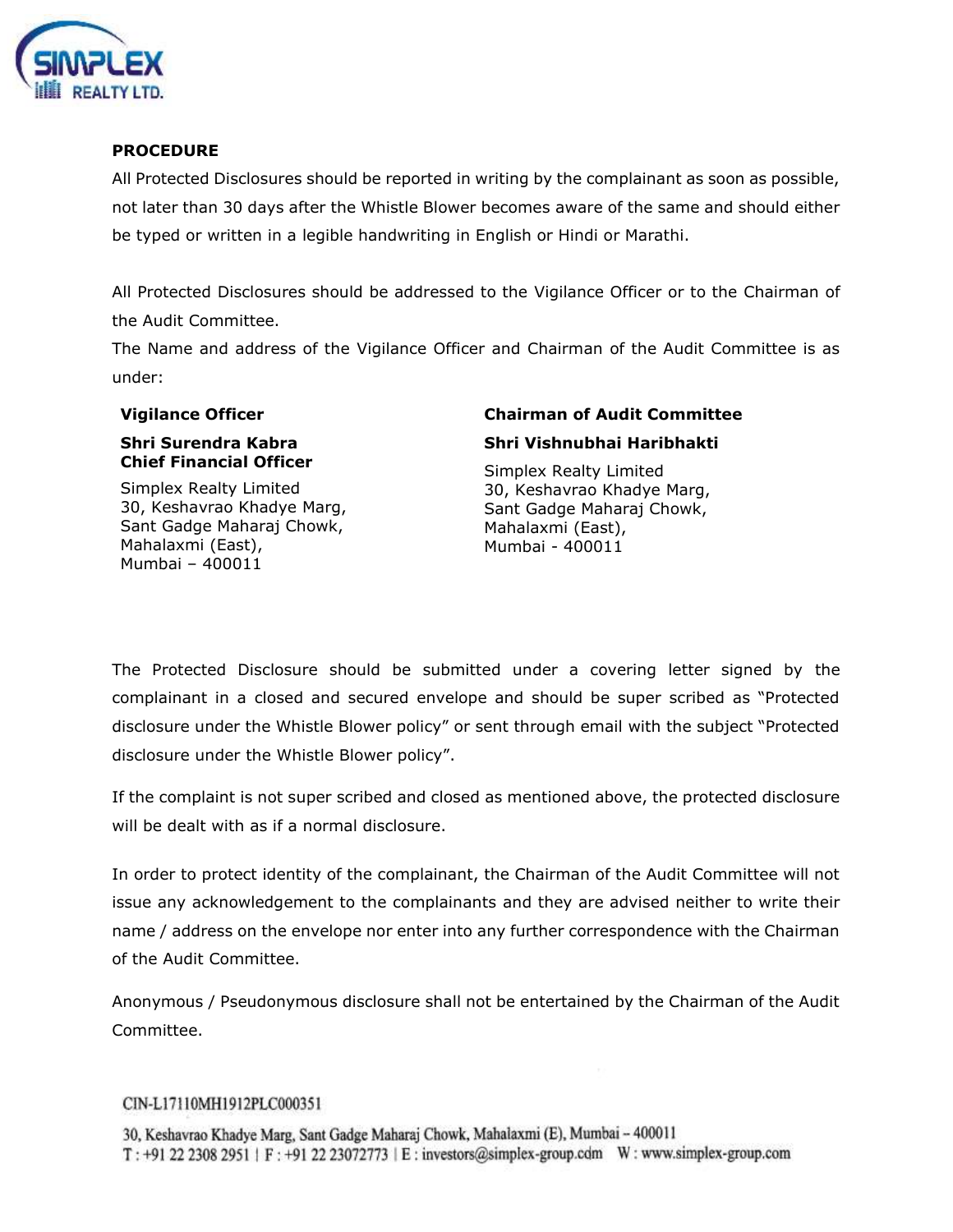

On receipt of the protected disclosure the Chairman of the Audit Committee shall detach the covering letter bearing the identity of the Whistle Blower and process only the Protected Disclosure.

# **INVESTIGATION**

All Protected Disclosures under this policy will be recorded and thoroughly investigated. The Chairman of the Audit Committee will carry out an investigation either himself/herself or by involving any other Officer of the Company/ Committee constituted for the same /an outside agency before referring the matter to the Audit Committee of the Company.

The Audit Committee, if deems fit, may call for further information or particulars from the complainant and at its discretion, consider involving any other/additional Officer of the Company and/or Committee and/ or an outside agency for the purpose of investigation.

The investigation by itself not an accusation and is to be treated as a neutral fact finding process.

The investigation shall be completed normally within 90 days of the receipt of the protected disclosure and is extendable by such period as the Audit Committee deems fit.

Any member of the Audit Committee or other officer having any conflict of interest with the matter shall disclose his/her concern /interest forthwith and shall not deal with the matter.

# **PROTECTION**

No unfair treatment will be meted out to a whistle-blower by virtue of his/her having reported a Protected Disclosure under this Policy. The Company, as a policy, condemns any kind of discrimination, harassment, Model victimization or any other unfair employment practice being adopted against whistle-blowers. Complete protection will, therefore, be given to whistle-blowers against any unfair practice like retaliation, threat or intimidation of termination/suspension of service, disciplinary action, transfer, demotion, refusal of promotion, or the like including any direct or indirect use of authority to obstruct the whistleblower's right to continue to perform his/her duties/functions including making further Protected Disclosure. The Company will take steps to minimize difficulties, which the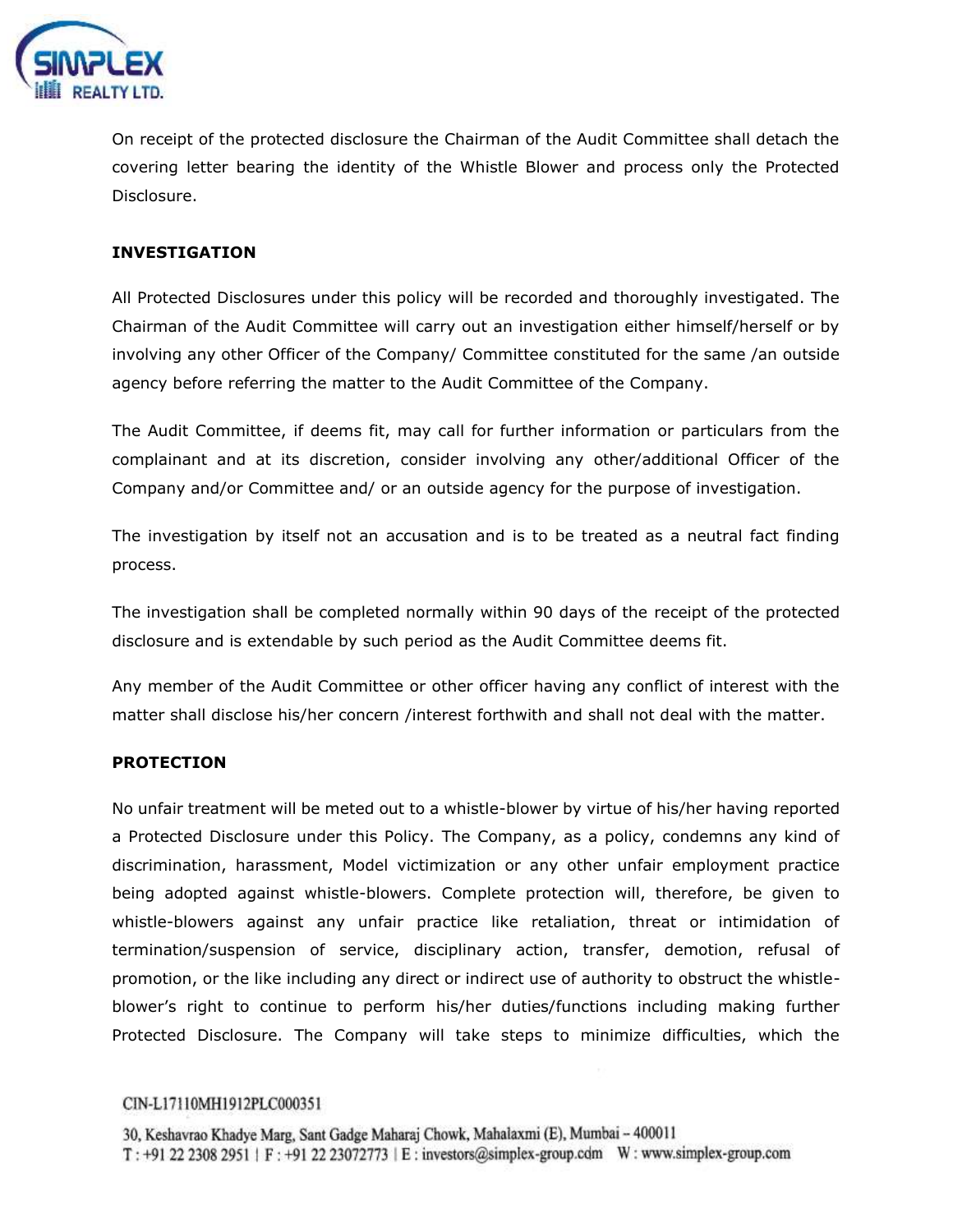

whistleblower may experience as a result of making the Protected Disclosure. Thus, if the whistleblower is required to give evidence in criminal or disciplinary proceedings, the Company will arrange for the whistle-blower to receive advice about the procedure, etc.

A whistle-blower may report any violation of the above clause to the Chairman of the Audit Committee, who shall investigate into the same and recommend suitable action to the management.

The identity of the whistle-blower shall be kept confidential to the extent possible and permitted under law.

Any other Employee assisting in the said investigation shall also be protected to the same extent as the whistle-blower.

# **INVESTIGATORS**

Investigators are required to conduct a process towards fact-finding and analysis. Investigators shall derive their authority and access rights from the Ethics Counsellor / Audit Committee when acting within the course and scope of their investigation.

Technical and other resources may be drawn upon as necessary to augment the investigation. All Investigators shall be independent and unbiased both in fact and as perceived. Investigators have a duty of fairness, objectivity, thoroughness, ethical behaviour, and observance of legal and professional standards.

Investigations will be launched only after a preliminary review which establishes that:

- the alleged act constitutes an improper or unethical activity or conduct, and
- either the allegation is supported by information specific enough to be investigated, or matters that do not meet this standard may be worthy of management review, but investigation itself should not be undertaken as an investigation of an improper or unethical activity.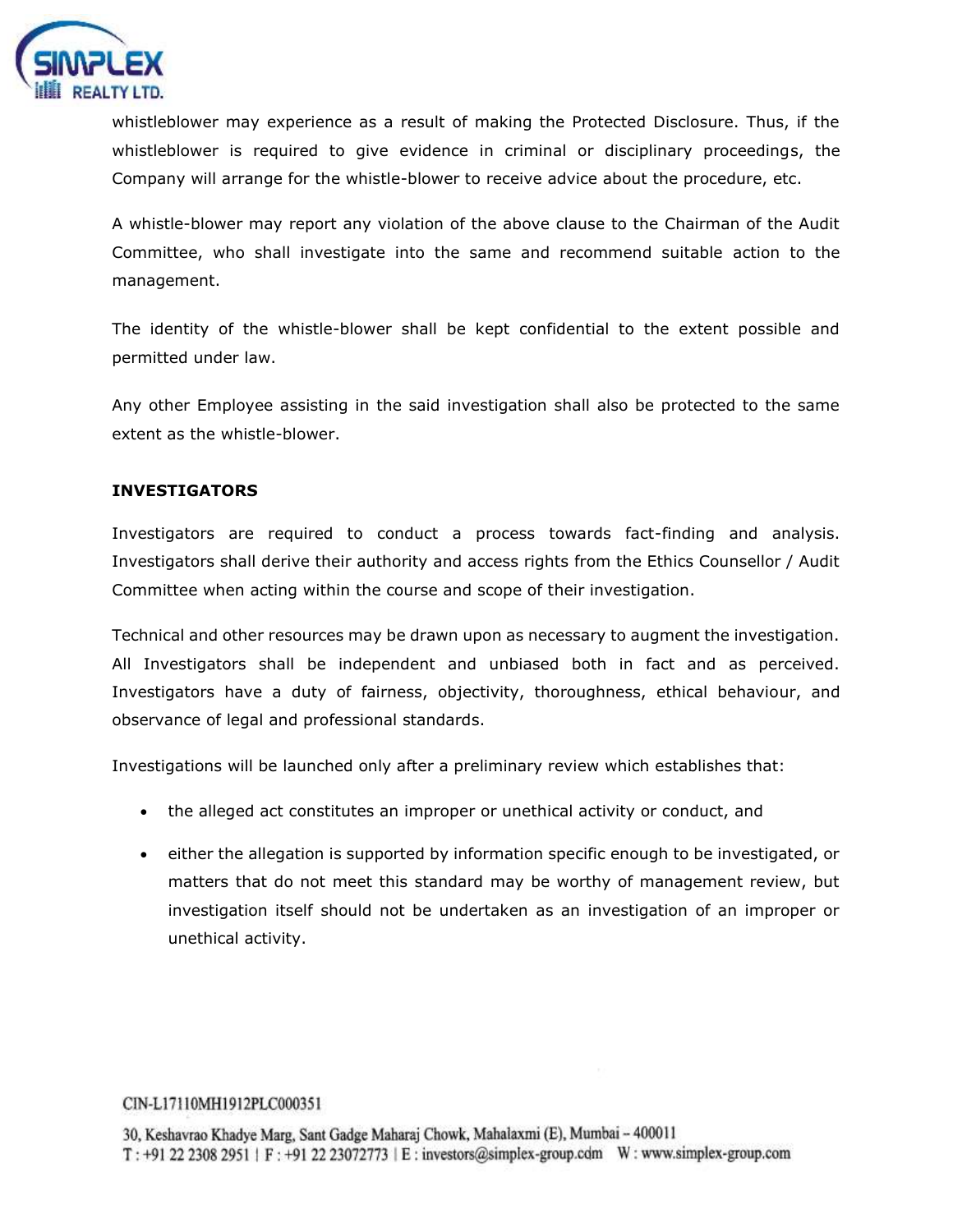

# **DECISION**

If an investigation leads to a conclusion that an improper or unethical act has been committed, the Chairman of the Audit Committee shall recommend to the Board of Directors of the Company to take such disciplinary or corrective action as it may deem fit.

Any disciplinary or corrective action initiated against the Subject as a result of the findings of an investigation pursuant to this Policy shall adhere to the applicable personnel or staff conduct and disciplinary procedures.

A complainant who makes false allegations of unethical & improper practices or about alleged wrongful conduct of the Subject to the Chairman of the Audit Committee or the Audit Committee shall be subject to appropriate disciplinary action in accordance with the rules, procedures and policies of the Company.

# **CONFIDENTIALITY**

The complainant, Members of Audit Committee, the Subject and everybody involved in the process shall, maintain confidentiality of all matters under this Policy, discuss only to the extent or with those persons as required under this policy for completing the process of investigations and keep the papers in safe custody.

#### **ACCESS TO CHAIRMAN OF THE AUDIT COMMITTEE**

The Whistle Blower shall have right to access Chairman of the Audit Committee directly in exceptional cases and the Chairman of the Audit Committee is authorized to prescribe suitable directions in this regard.

#### **RETENTION OF DOCUMENTS**

All Protected disclosures in writing or documented along with the results of Investigation relating thereto, shall be retained by the Company for a period of 5 (five) years or such other period as specified by any other law in force, whichever is more.